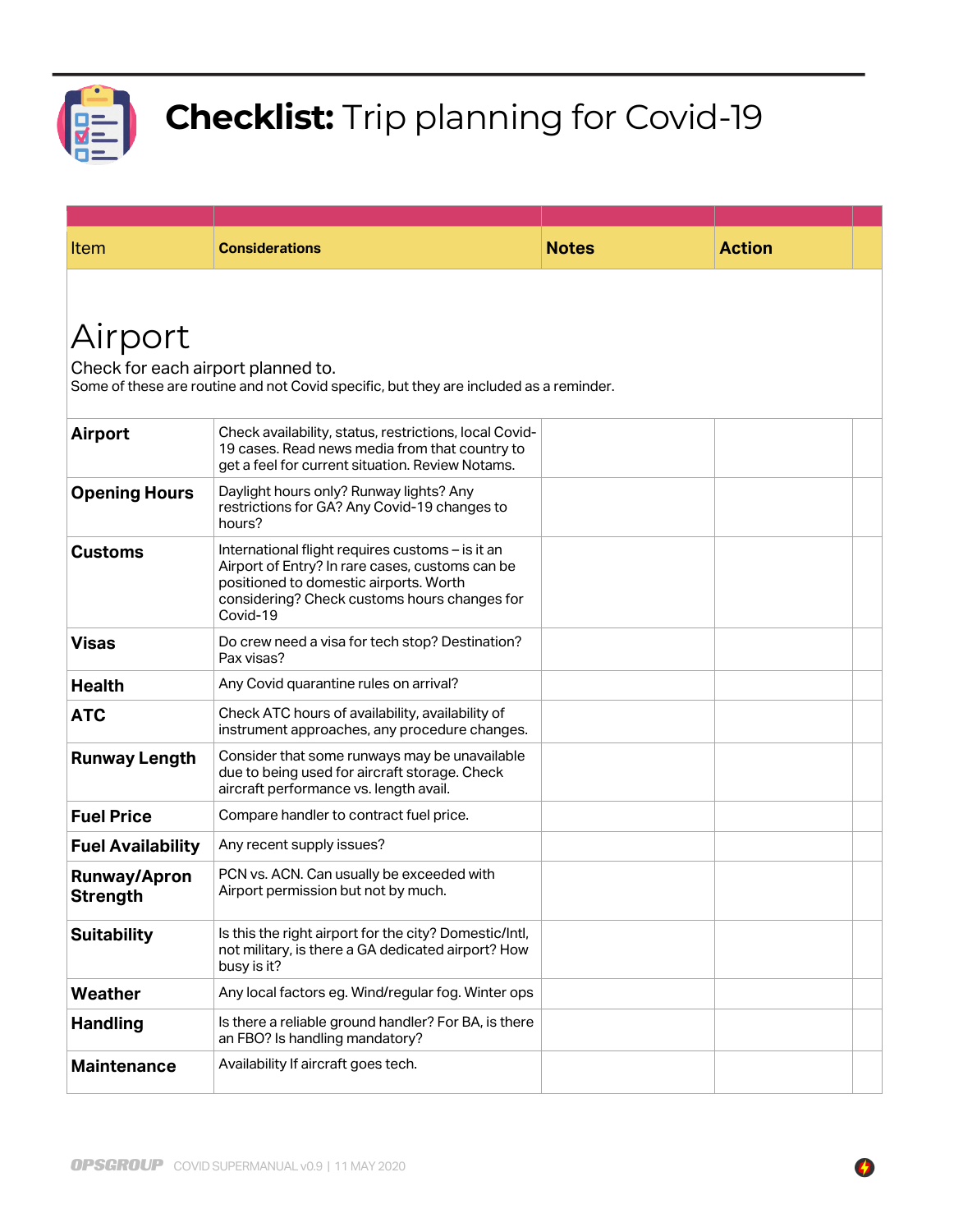| Item                              | <b>Considerations</b>                                                                                           | <b>Notes</b> | <b>Action</b> |  |
|-----------------------------------|-----------------------------------------------------------------------------------------------------------------|--------------|---------------|--|
| <b>Passenger</b><br>processing    | Customs desks avail for larger aircraft? Check-in<br>desks avail ? Passenger terminal? VIP terminal?            |              |               |  |
| <b>Noise</b><br>restrictions      | Curfew hours, APU start procedures, aircraft<br>types banned?                                                   |              |               |  |
| <b>Security</b>                   | Any risks? Crime, political instability, terrorism,<br>kidnap                                                   |              |               |  |
| <b>Fire and Rescue</b>            | Compare RFF category to your requirements.<br>Check Notams for any Covid-19 downgrades.                         |              |               |  |
| <b>GH Equipment</b>               | Any need for airstairs, JCPL, cargo offload, belt<br>conveyors. GPU required? Check avail.                      |              |               |  |
| <b>Prior reports</b>              | Check company reports, OPSGROUP Airport Spy<br>(https://ops.group/spy). Any comments that may<br>cause concern? |              |               |  |
| <b>Regulatory</b><br>requirements | Can we land here? Eg. USA: Border overflight<br>rules, Mexico: Cozumel/Tapachula first etc.                     |              |               |  |
|                                   |                                                                                                                 |              |               |  |
|                                   |                                                                                                                 |              |               |  |

## Enroute

Check for each FIR enroute

| <b>Airspace</b>                | Entry requirements: HLA (North Atlantic), RVSM,<br>etc.                                                                                                                      |  |  |
|--------------------------------|------------------------------------------------------------------------------------------------------------------------------------------------------------------------------|--|--|
| Comms                          | HF, CPDLC, VHF 8.33, Datalink                                                                                                                                                |  |  |
| <b>Navigation</b>              | RNP, RNAV requirements                                                                                                                                                       |  |  |
| <b>Surveillance</b>            | ADS-B, ADS-C, Mode S                                                                                                                                                         |  |  |
| <b>Permits</b>                 | Complexity, lead time, any Covid-19 additional<br>documents required?                                                                                                        |  |  |
| <b>Risk</b>                    | Shootdown risk? Check SafeAirspace.net                                                                                                                                       |  |  |
| <b>Closures</b>                | Any specific recent or potential airspace closures<br>due to Covid-19?                                                                                                       |  |  |
| <b>Engine failure</b>          | Consider whether we want to be in this airspace in<br>an emergency situation requiring a divert – engine<br>fail, medical, depressurization.                                 |  |  |
| <b>Nav fees</b>                | Expensive? Better route close by?                                                                                                                                            |  |  |
| Aircraft type,<br>registration | Some countries will not allow Israeli manufactured<br>or registered aircraft to enter the FIR or land.<br>Bahrain registered aircraft banned from many<br>FIR's (political). |  |  |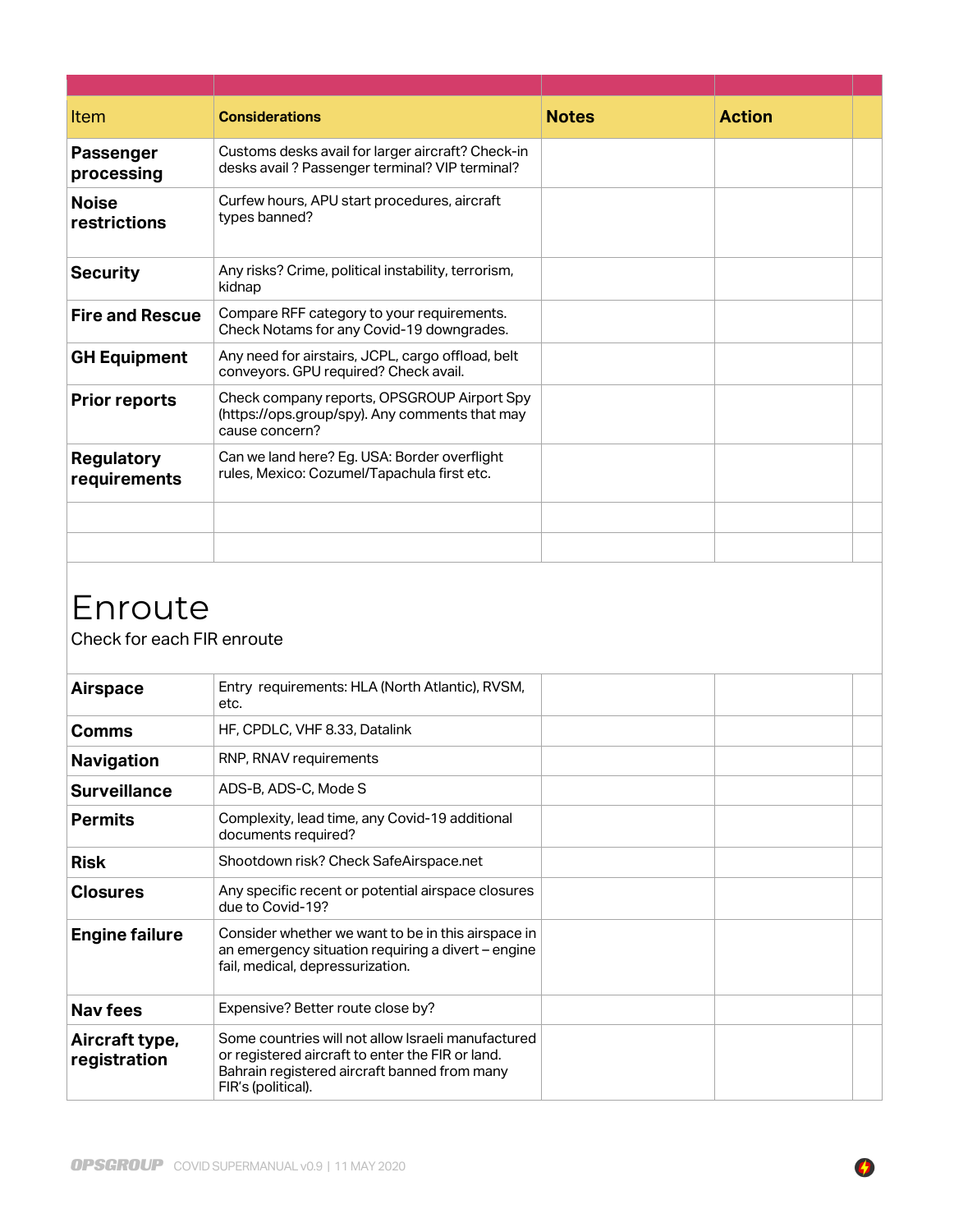| Item                             | <b>Considerations</b>                                                                                                                                     | <b>Notes</b> | <b>Action</b> |  |
|----------------------------------|-----------------------------------------------------------------------------------------------------------------------------------------------------------|--------------|---------------|--|
| <b>Regulatory</b>                | USA: TSA Waiver. Check AIP GEN 1.2 for any<br>Entry issues.                                                                                               |              |               |  |
|                                  |                                                                                                                                                           |              |               |  |
|                                  |                                                                                                                                                           |              |               |  |
|                                  |                                                                                                                                                           |              |               |  |
|                                  |                                                                                                                                                           |              |               |  |
| Permits<br><b>Type of flight</b> | Check for each country planned to be overflown or landed in.<br>Commercial (scheduled or charter) or private<br>(owner on board)? Different requirements. |              |               |  |
| <b>Countries</b>                 | Check all countries planned to be overflown                                                                                                               |              |               |  |
| <b>Lead times</b>                | Check lead times, consider alternative route if any<br>especially long (eg. Indonesia)                                                                    |              |               |  |
| <b>Permit Helper</b>             | Check latest country requirements in OPSGROUP<br>Permit Helper (https://ops.group/permit). See also<br>AIP GEN 1.2                                        |              |               |  |
| <b>Documents</b>                 | Check all docs are ready to go. C of R, C of A,<br>AOC (if commercial), Crew docs (License and                                                            |              |               |  |

| <b>Documents</b>    | Check all docs are ready to go. C of R, C of A,<br>AOC (if commercial). Crew docs (License and<br>Medical), Insurance. If Aircraft does not have full C<br>of A, Special Permit is required from Dept. of<br>Transportation of that country. |  |  |
|---------------------|----------------------------------------------------------------------------------------------------------------------------------------------------------------------------------------------------------------------------------------------|--|--|
| <b>Special Docs</b> | Check if any required (Specific country insurance,<br>charter contract, ELT data etc.). Check if any<br>specific Covid-19 docs are required before flight.                                                                                   |  |  |
|                     |                                                                                                                                                                                                                                              |  |  |
|                     |                                                                                                                                                                                                                                              |  |  |
|                     |                                                                                                                                                                                                                                              |  |  |
|                     |                                                                                                                                                                                                                                              |  |  |
|                     |                                                                                                                                                                                                                                              |  |  |

## Regulatory and documents

Check for each country planned to be overflown or landed in.

| Routine docs  | Gen Dec, Passenger Manifest, Cargo Manifest,<br>Customs forms                                                                  |  |  |
|---------------|--------------------------------------------------------------------------------------------------------------------------------|--|--|
| Covid-19 docs | Check requirement for Passenger Locator Cards,<br>entries or declarations on Gen Dec, Passenger<br><b>Health Declarations.</b> |  |  |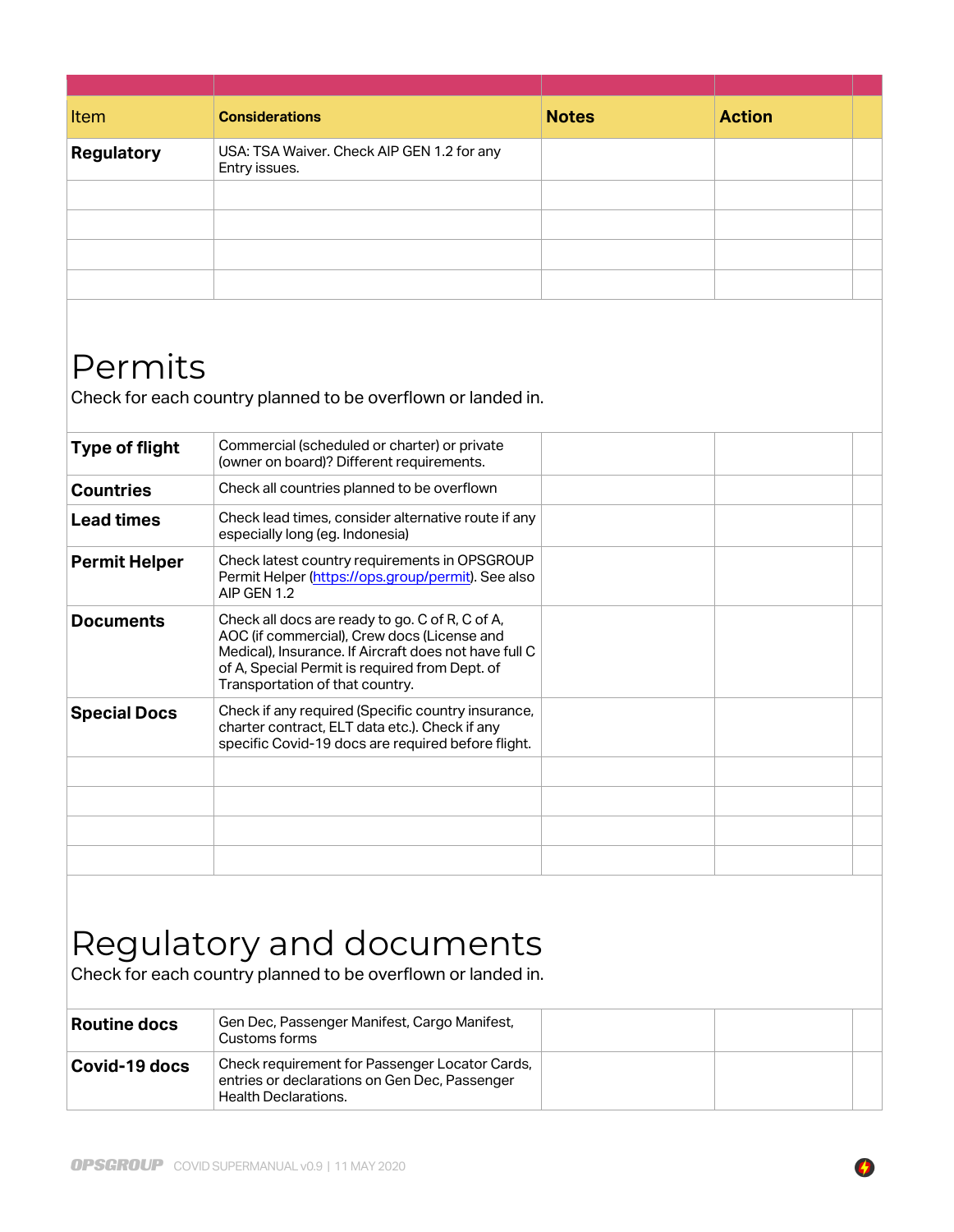| Item                            | <b>Considerations</b>                                                                                                                                                                                                                                                                                                                                                                                                                                                                                                                                                         | <b>Notes</b> | <b>Action</b> |  |
|---------------------------------|-------------------------------------------------------------------------------------------------------------------------------------------------------------------------------------------------------------------------------------------------------------------------------------------------------------------------------------------------------------------------------------------------------------------------------------------------------------------------------------------------------------------------------------------------------------------------------|--------------|---------------|--|
| <b>Country specific</b><br>docs | USA: TSA Waiver, eAPIS Transmission (Pt. 91 or<br>135), CBP Decal, Border Overflight Permit.<br>Mexico: Specific Insurance. Must land at Cozumel<br>or Tapachula if from South or Central America or<br>Caribbean<br>Australia: Transport Security Program                                                                                                                                                                                                                                                                                                                    |              |               |  |
| <b>APIS</b>                     | (Advance Passenger Information).<br>Check requirements carefully, especially with<br>regard to Covid-19.<br>Is an OK to board required before departure?<br>US: eAPIS Transmission<br>Specific countries: CARICOM, EU/Schengen,<br>Russia, Australia, New Zealand, check<br>requirements.                                                                                                                                                                                                                                                                                     |              |               |  |
| Cabotage                        | Cabotage (Commercial domestic flights): Are we<br>attempting to pick up new passengers in a foreign<br>country, and charge them? Check local cabotage<br>rules, especially Europe, France, Russia.                                                                                                                                                                                                                                                                                                                                                                            |              |               |  |
| Import                          | Import: Is the aircraft being imported, or could it<br>be considered to be? If so - need customs broker,<br>coordination with customs, and documents -<br>Invoice/Sale doc, ownership etc.                                                                                                                                                                                                                                                                                                                                                                                    |              |               |  |
| Documents on<br>board           | Check any documents required to be physically<br>on board the aircraft, especially carefully if<br>aircraft has been stored for some time:<br><b>Certificate of Registration</b><br><b>Certificate of Airworthiness</b><br><b>Air Operators Certificate</b><br><b>Operations Specifications (Ops Specs)</b><br><b>Insurance Certificate</b><br><b>Insurance Policy</b><br><b>Noise Certificate</b><br><b>Letter of Authorization (LOA) - RVSM</b><br><b>LOA-HLA</b><br><b>LOA-RNP</b><br><b>LOA-P-RNAV</b><br><b>IS-BAO Letter</b><br><b>USA Customs Decal</b><br>Any others? |              |               |  |
|                                 |                                                                                                                                                                                                                                                                                                                                                                                                                                                                                                                                                                               |              |               |  |